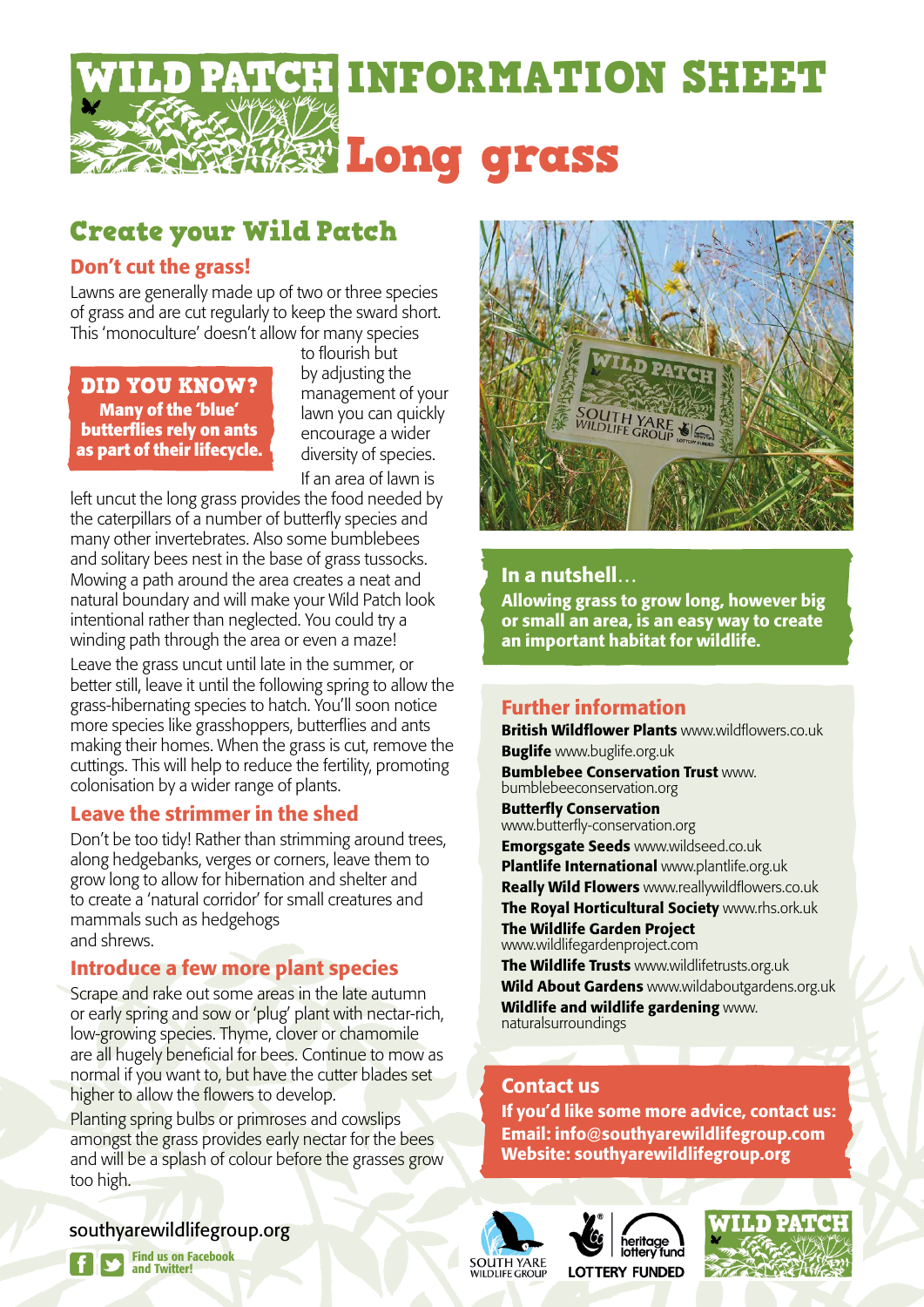

# Create your Wild Patch

Our countryside was once full of meadows supporting a huge variety of flowering plants and wildlife but, since the 1930s, development and farming practices have destroyed nearly 100% of them. Growing a wildflower 'meadow', however big or small, is a wonderful way of creating a feeding and nesting ground for insects, birds and small animals.

It is important to make a distinction between perennial wildflower meadows and the more colourful cornfield annual 'plots' as they require different management and seeds.

Plants such as poppies, cornflowers and corn marigolds are **cornfield annual flowers** that would have proliferated in arable fields before modern herbicides were widely used.

A **perennial wildflower meadow** is an area of permanent grass where wildflowers grow. Infertile soil is best, where the grasses will not out-compete the flowers.

## Cornfield annual plot

In the past these colourful annual 'weeds' would have grown amongst the cereal crops, their seeds dropping on to the soil during the harvest. Over the winter the land was often left fallow and the flower seeds would be ploughed in to the ground the following spring.

Growing a cornfield annual plot necessitates preparing the ground each year, emulating traditional farming practices.

Prepare the ground first by stripping or spraying off grass or other vegetation. Disturb the earth by raking, digging or rotovating. In the autumn, sow annual seeds such as cornflower, corn cockle, corn marigold, corn chamomile and poppy. This should create a brilliant display the first summer after sowing. After flowering, allow the seeds to fall, then dig or turn over the soil the following spring. You may want to sow more seeds each year to ensure a good display.



A colourful cornfield annual plot mix of cornflowers, corn marigolds, corn chamomile and poppies.

southyarewildlifegroup.org